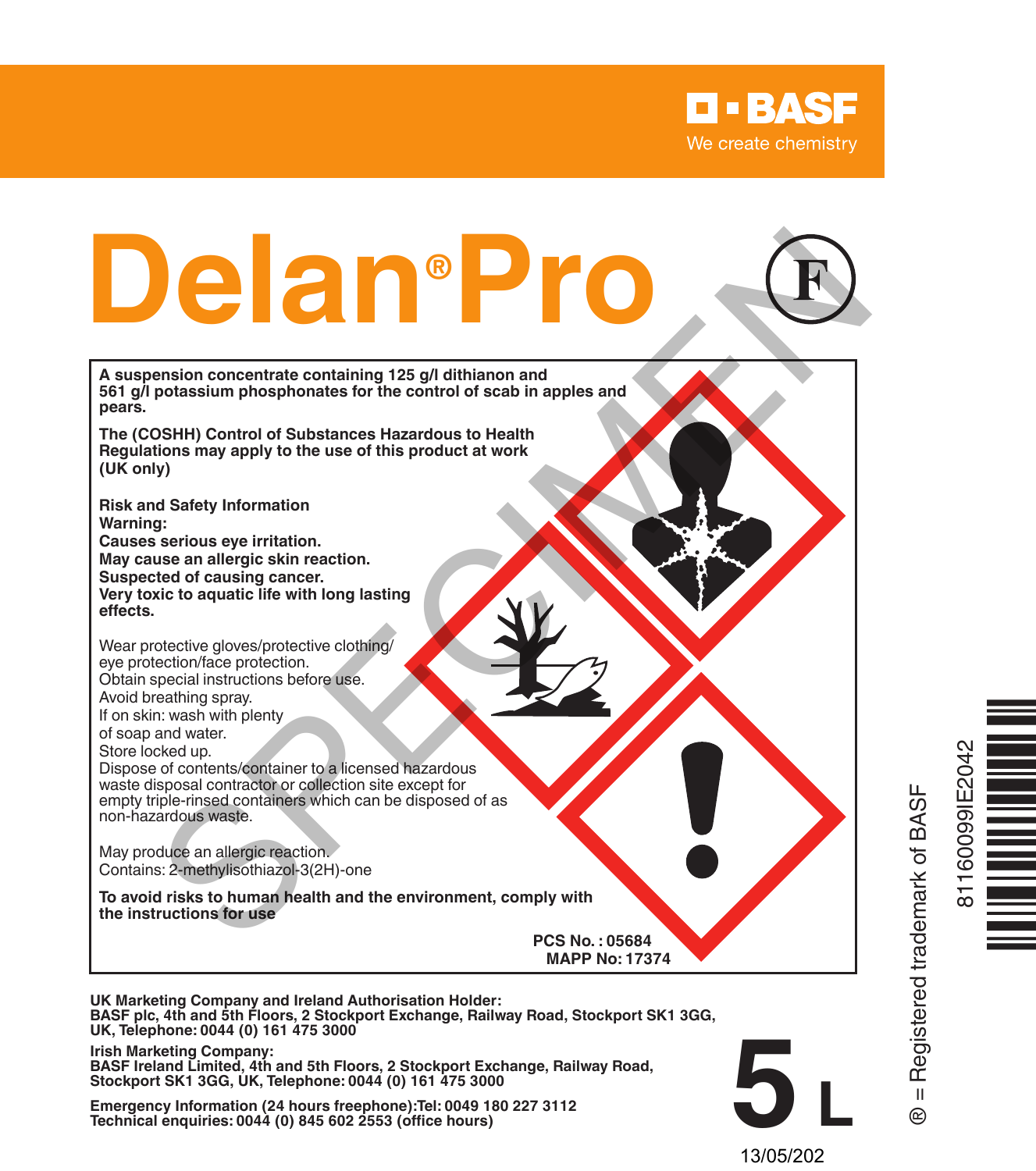#### **SAFETY PRECAUTIONS**

#### **Operator protection**

Engineering control of operator exposure must be used where reasonably practicable in addition to the following personal protective equipment.

WEAR SUITABLE PROTECTIVE CLOTHING (COVERALLS), SUITABLE PROTECTIVE GLOVES AND FACE PROTECTION (FACESHIELD) when handling the concentrate.

WEAR SUITABLE PROTECTIVE CLOTHING (COVERALLS) AND SUITABLE PROTECTIVE GLOVES when applying by hand-held equipment.

WEAR SUITABLE PROTECTIVE CLOTHING (COVERALLS) AND SUITABLE PROTECTIVE GLOVES when handling contaminated surfaces.

#### **Environmental protection**

#### **Storage and disposal**



## **IMPORTANT INFORMATION**

|                                                                                                                                                                                                                                                                                                                                                                                                                                                                                                                                                                                                                                                                                                                                                                                                                                                                                                                                                                                                                                                                                                                                                                                                                                     |                                                                                                                          |                                                                                                               | <b>Broadcast</b><br>Air-<br>assisted<br>The<br><b>LERAP</b> |  |
|-------------------------------------------------------------------------------------------------------------------------------------------------------------------------------------------------------------------------------------------------------------------------------------------------------------------------------------------------------------------------------------------------------------------------------------------------------------------------------------------------------------------------------------------------------------------------------------------------------------------------------------------------------------------------------------------------------------------------------------------------------------------------------------------------------------------------------------------------------------------------------------------------------------------------------------------------------------------------------------------------------------------------------------------------------------------------------------------------------------------------------------------------------------------------------------------------------------------------------------|--------------------------------------------------------------------------------------------------------------------------|---------------------------------------------------------------------------------------------------------------|-------------------------------------------------------------|--|
| Storage and disposal<br>KEEP AWAY FROM FOOD, DRINK AND ANIMAL FEEDING STUFFS.<br>KEEP OUT OF REACH OF CHILDREN<br>DO NOT RE-USE CONTAINER for any purpose<br>STORE IN ORIGINAL CONTAINER tightly closed, in a safe place<br>ON EMPTYING THE CONTAINER, RINSE CONTAINER THOROUGHLY<br>by using an integrated pressure rinsing device or manually rinsing three times.<br>Add washings to sprayer at time of filling and dispose of container safely.<br>For professional use only<br><b>Voluntary</b>                                                                                                                                                                                                                                                                                                                                                                                                                                                                                                                                                                                                                                                                                                                                |                                                                                                                          |                                                                                                               |                                                             |  |
| Do not contaminate water with the product or its container. Do not clean application equipment near surface water. Avoid<br>contamination via drains from farmyards and roads.<br>To protect aquatic organisms respect an unsprayed buffer zone to surface water bodies in line with LERAP requirement<br>(UK only).<br>DO NOT ALLOW DIRECT SPRAY from broadcast air-assisted sprayers to fall within 30 m of the top of the bank of a static<br>or flowing water body, unless a Local Environment Risk Assessment for Pesticides (LERAP) permits a narrower buffer<br>zone, or within 5m of the top of a ditch which is dry at the time of application. Aim spray away from water (UK only).<br>This product qualifies for inclusion within the Local Environment Risk<br>Assessment for Pesticides (LERAP) scheme. Before each spraying operation from a broadcast air-assisted sprayer,<br>either a LERAP must be carried out in accordance with CRD's published quidance of the statutory buffer zone must be<br>maintained. The results of the LERAP must be recorded and kept available for three years (UK only).<br>To protect aquatic organisms respect an unsprayed buffer zone of 30m to surface water bodies (IE only). |                                                                                                                          |                                                                                                               |                                                             |  |
| <b>Environmental protection</b>                                                                                                                                                                                                                                                                                                                                                                                                                                                                                                                                                                                                                                                                                                                                                                                                                                                                                                                                                                                                                                                                                                                                                                                                     |                                                                                                                          |                                                                                                               |                                                             |  |
|                                                                                                                                                                                                                                                                                                                                                                                                                                                                                                                                                                                                                                                                                                                                                                                                                                                                                                                                                                                                                                                                                                                                                                                                                                     | provide an equal or higher standard of protection (UK only).<br>WASH HANDS AND EXPOSED SKIN before meals and after work. | However, engineering controls may replace personal protective equipment if a COSHH assessment shows that they |                                                             |  |

#### **Other specific restrictions:**

A minimum interval of 35 days must be observed between the last application and harvest.

Spray equipment must only be used where the operator's normal working position is within a closed cab on a tractor or on a self-propelled sprayer when making broadcast air-assisted applications.

**READ THE LABEL BEFORE USE. USING THIS PRODUCT IN A MANNER THAT IS INCONSISTENT WITH THE LABEL MAY BE AN OFFENCE. FOLLOW THE CODE OF PRACTICE FOR USING PLANT PROTECTION PRODUCTS.**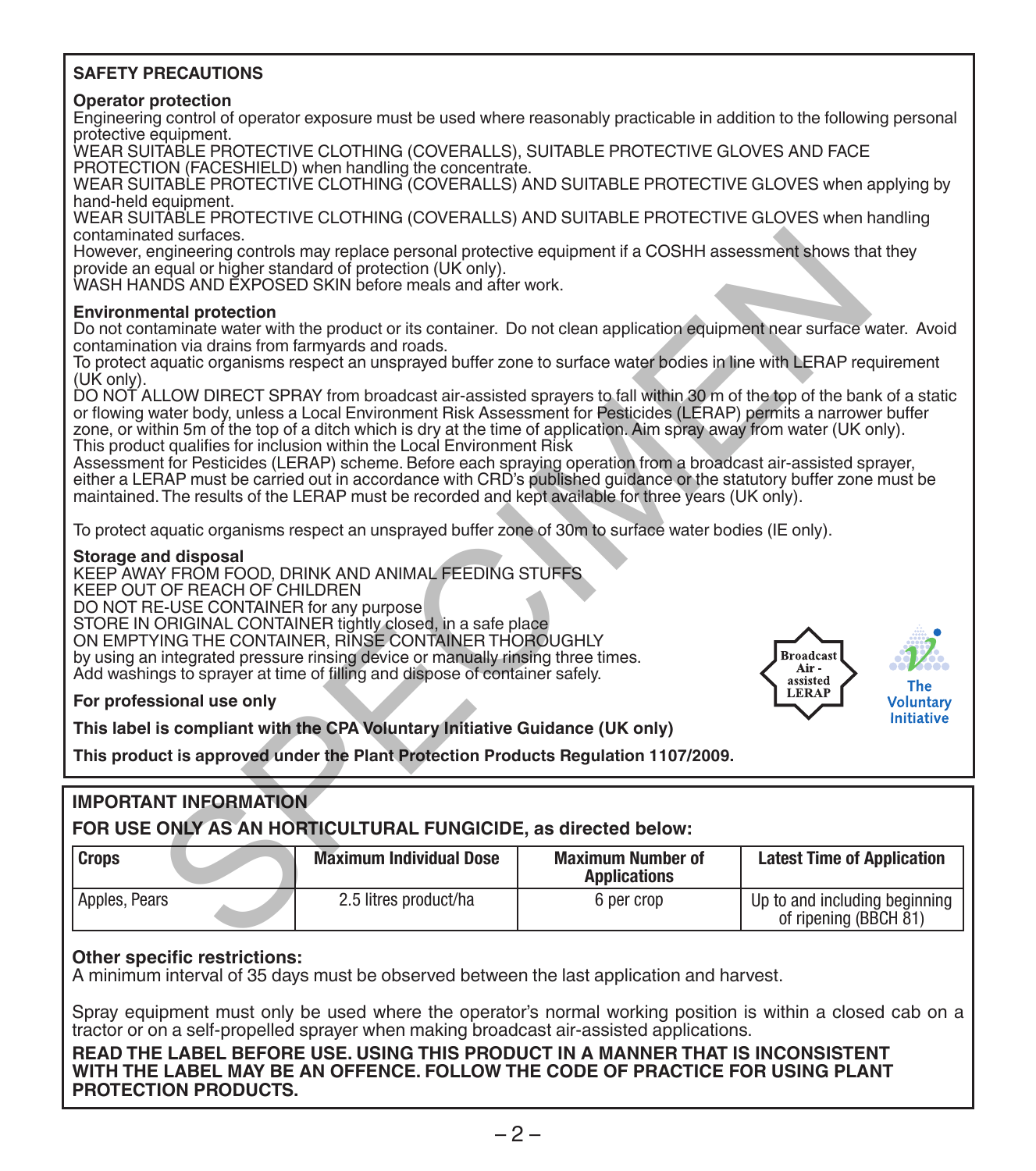# **DIRECTIONS FOR USE**

IMPORTANT: This information is approved as part of the Product Label. All instructions within this section must be read carefully in order to obtain safe and successful use of this product.

Delan Pro is a protectant fungicide for the control of scab in apples and pears.

## **Restrictions/Warnings**

## **Disease control**

| Application of Delan Pro may impair spontaneous fermentation processes.                                                                                                                                                                                                                                                                                                                                                                                                                          |            |            |                  |  |  |
|--------------------------------------------------------------------------------------------------------------------------------------------------------------------------------------------------------------------------------------------------------------------------------------------------------------------------------------------------------------------------------------------------------------------------------------------------------------------------------------------------|------------|------------|------------------|--|--|
| Delan Pro contains dithianon. Under certain climatic conditions, some apple varieties may be<br>more susceptible to russeting following dithianon treatment during blossom and early fruit<br>development.                                                                                                                                                                                                                                                                                       |            |            |                  |  |  |
| Caution is advised when mixing with carbonate- and bicarbonate containing products. Carbon<br>dioxide and/or foaming may be produced and reduction of efficacy may occur.                                                                                                                                                                                                                                                                                                                        |            |            |                  |  |  |
| Delan Pro must not be mixed with lime sulphur or high alkaline products.                                                                                                                                                                                                                                                                                                                                                                                                                         |            |            |                  |  |  |
| This product will not provide season long control and will therefore need to be used in a<br>program with other scab fungicides with a different mode of action<br>Delan Pro has not been tested on the beneficial organisms used in Integrated Pest<br>Management systems.                                                                                                                                                                                                                      |            |            |                  |  |  |
| <b>Disease control</b>                                                                                                                                                                                                                                                                                                                                                                                                                                                                           |            |            |                  |  |  |
| Delan Pro is a protectant fungicide for the control of scab in apples and pears.                                                                                                                                                                                                                                                                                                                                                                                                                 |            |            |                  |  |  |
| <b>Resistance Management</b>                                                                                                                                                                                                                                                                                                                                                                                                                                                                     |            |            |                  |  |  |
| <b>GROUP</b>                                                                                                                                                                                                                                                                                                                                                                                                                                                                                     | <b>P07</b> | <b>M09</b> | <b>FUNGICIDE</b> |  |  |
| Delan Pro contains dithianon and potassium phosphonates.                                                                                                                                                                                                                                                                                                                                                                                                                                         |            |            |                  |  |  |
| Effective disease management is a critical component in delaying the build-up of<br>resistant pathogen populations. Therefore Delan Pro should be applied according to the<br>recommendations for the target disease at the rate and timings indicated.<br>Delan Pro should be applied preventatively.<br>Use a maximum of six applications of Delan Pro per year.<br>For further advice on resistance management contact your agronomist or specialist advisor or<br>visit the FRAG-UK website. |            |            |                  |  |  |

For further advice on resistance management contact your agronomist or specialist advisor or visit the FRAG-UK website.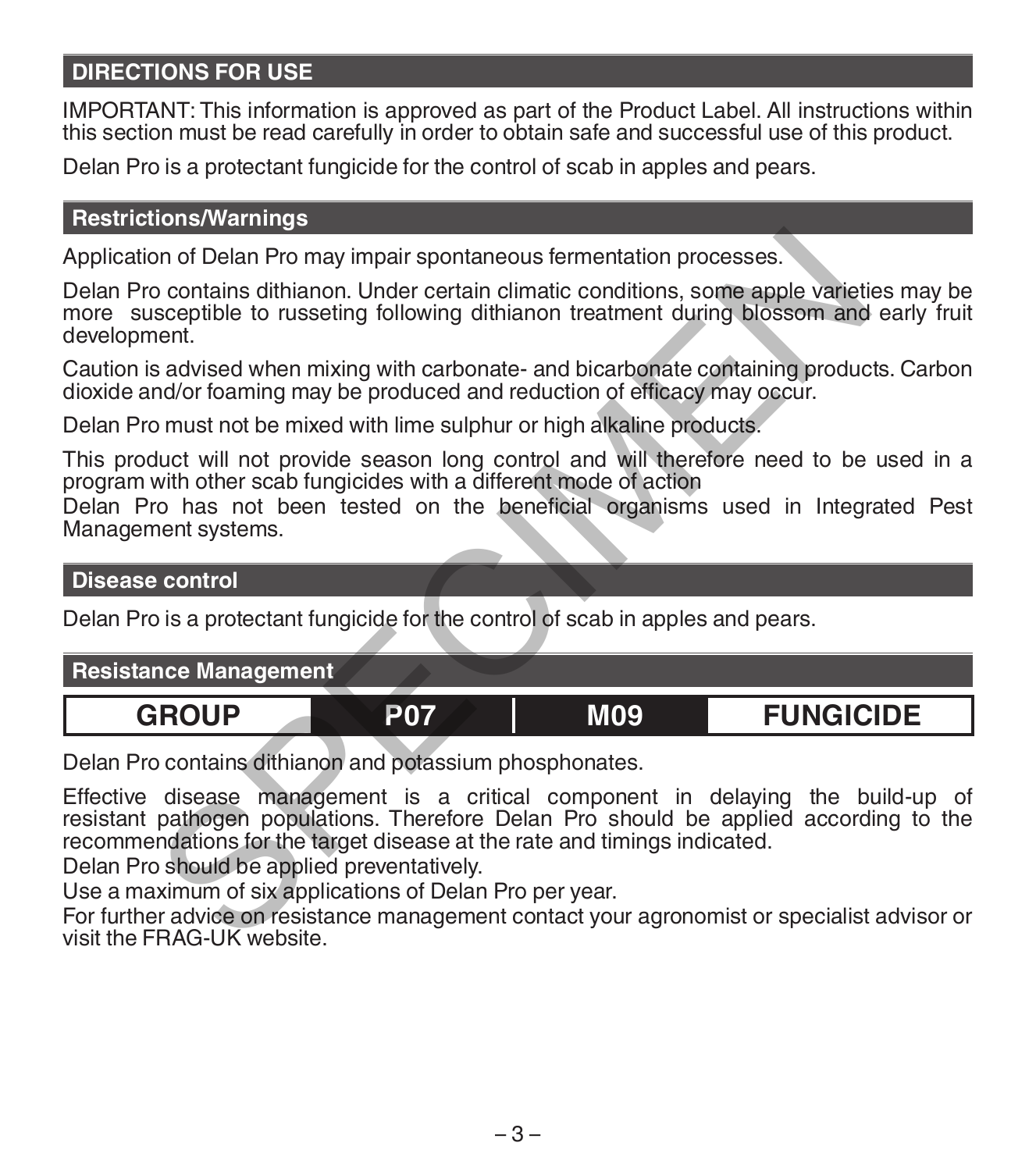## **Crop Specific Information**

### **Apples and pears**

Delan Pro can be used on all apple and pear varieties however under certain climatic conditions some apple and pear varieties may be more susceptible to russetting following treatment. Limited evidence indicates a yield reduction when used on Gala.

### **Time of Application**

Apply Delan Pro from the start of bud burst prior to disease development and repeat at 5-10 day intervals, depending on disease pressure and seasonal weather conditions. Use a maximum of six applications of Delan Pro per year. A minimum of 35 days must elapse between the last spray and harvest.

### **Rate of Application**

Delan Pro should be applied at a rate of 2.5 litres per hectare in a water volume of 150-1000 litres. Water volume should be based on the size of the trees and leaf area at application and sufficient to ensure good and even coverage, but not to the point of run-off.

## **Mixing and Application**

### **Mixing**

Never prepare more spray solution than is required.

Three quarters fill the tank with clean water and start the agitation. To ensure thorough mixing of the product, invert the container several times before opening. Add the required quantity of Delan Pro to the spray tank while re-circulating. Add the remainder of the water and continue agitation until spraying is complete. Application<br>
also Pro from the start of bud burst prior to disease development and<br>
intervals, depending on disease pressure and seasonal weather cond<br>
um of six applications of Delan Pro per year. A minimum of 35 days mil

On emptying the container, rinse container thoroughly by using an integrated pressure rinsing device or by manually rinsing three times. Add washings to tank at time of filling and dispose of container safely.

### **Application**

Apply as a MEDIUM spray, as defined by BCPC.

## **Sprayer Cleaning**

Wash out the sprayer thoroughly with water and liquid detergent immediately after use. Finally wash out with water again.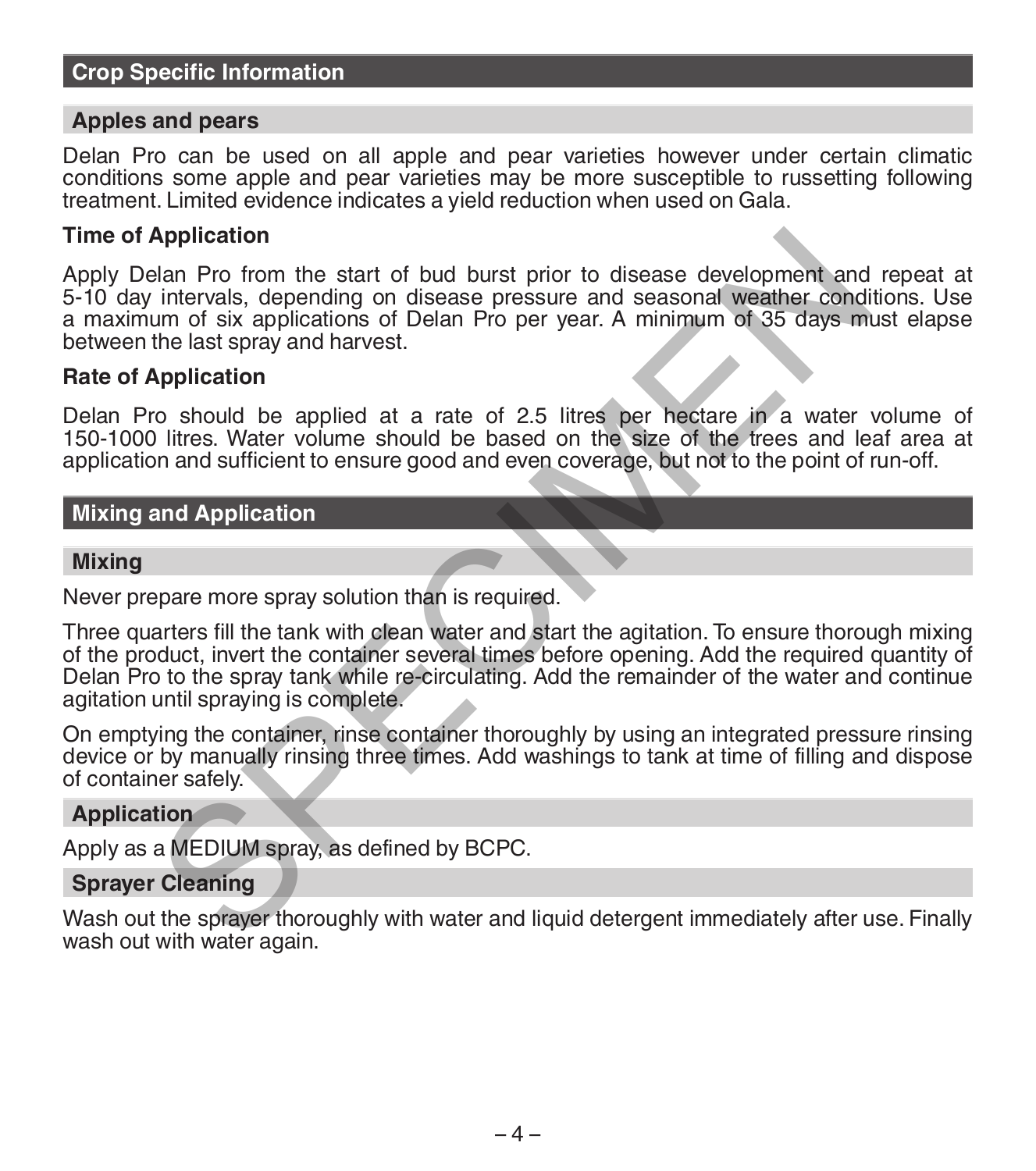## **Compatibilities**

For details of compatibilities contact your distributor, local BASF representative, the BASF Technical Services Hotline: 00 44 (0)845 602 2553 or visit our website at www.agriCentre.basf.co.uk (UK) or www.agriCentre.basf.ie (Ireland).

### **Known incompatibilities:**

Caution is advised when mixing with carbonate- and bicarbonate containing products. Carbon dioxide and/or foaming may be produced and reduction of efficacy may occur. Delan Pro must not be mixed with lime sulphur or high alkaline products.

### **The following does not form part of the product label under the Plant Protection Product Regulations 1107/2009 or under Irish S.I. No. 159 of 2012.**

With many products there is a general risk of resistance developing to the active ingredients. For this reason a change in activity cannot be ruled out. It is generally impossible to predict with certainty how resistance may develop because there are so many crop and use connected ways of influencing this. We therefore have to exclude liability for damage or loss attributable to any such resistance that may develop. To help minimise any loss in activity the BASF recommended rate should in all events be adhered to.

Numerous, particularly regional or regionally attributable, factors can influence the activity of the product. Examples include weather and soil conditions, crop plant varieties, crop rotation, treatment times, application amounts, admixture with other products, appearance of organisms resistant to active ingredients and spraying techniques. Under particular conditions a change in activity or damage to plants cannot be ruled out. The manufacturer or supplier is therefore unable to accept any liability in such circumstances. All goods supplied by us are of high grade and we believe them to be suitable, but as we cannot exercise control over their mixing or use or the weather conditions during and after application, which may affect the performance of the material, all conditions and warranties, statutory or otherwise, as to the quality or fitness for any purpose of our goods are excluded and no responsibility will be accepted by us for any damage or injury whatsoever arising from their storage, handling, application or use; but nothing should be deemed to exclude or restrict any liability upon us which cannot be excluded or restricted under the provisions of the Unfair Contract Terms Act 1977 or any similar applicable law. nd/or foaming may be produced and reduction of efficacy may occur.<br>
Somust not be mixed with lime sulphur or high alkaline products.<br>
Sowing does not form part of the product label under the Plant Protect<br>
Regulations 1107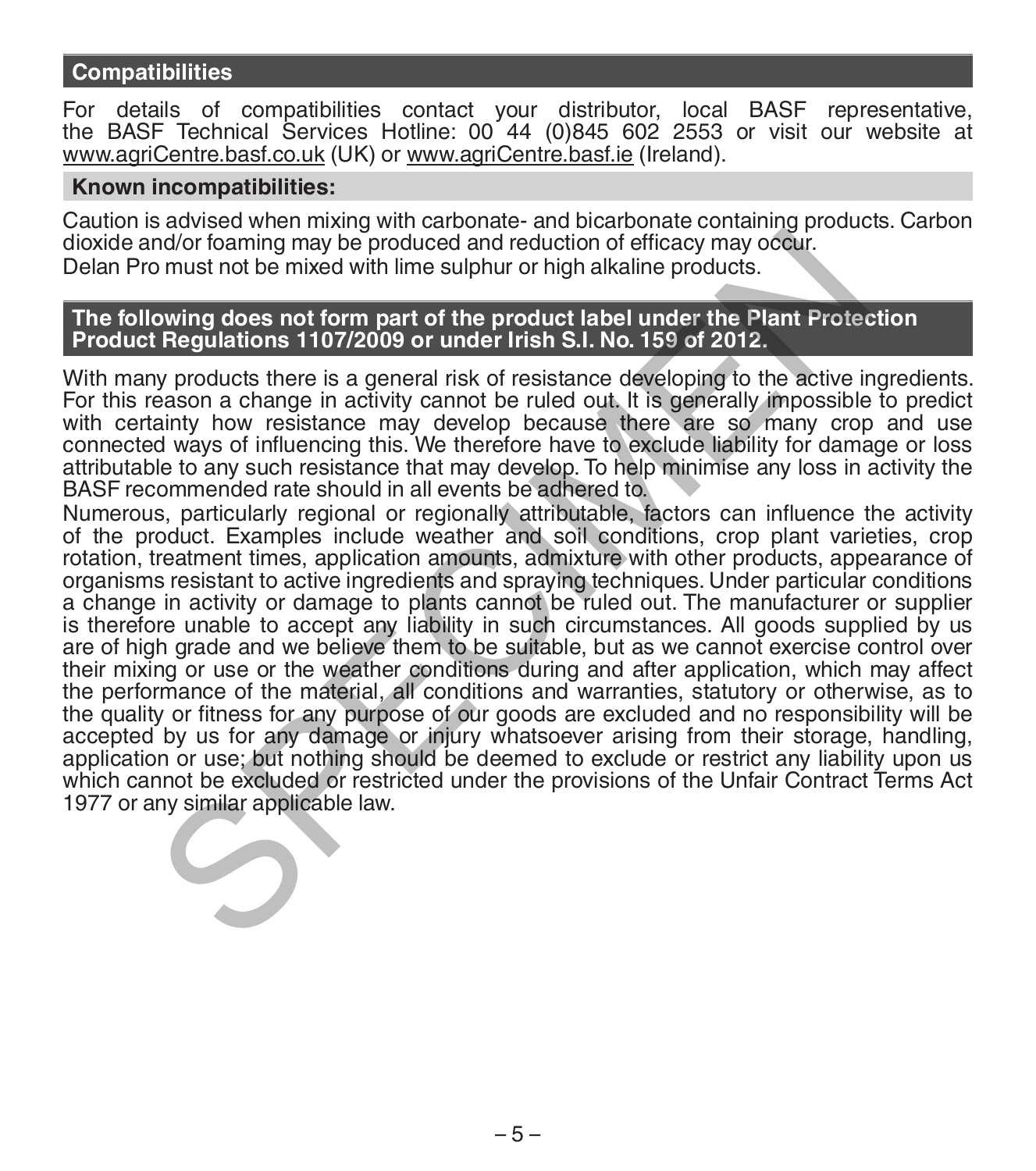## **Section 6 of the Health and Safety at Work Act (UK only)**

## **Additional Product Safety Information**

The product label provides information on a specific pesticidal use of the product; do not use otherwise, unless you have assessed any potential hazard involved, the safety measures required and that the particular use has "off-label" approval or is otherwise permitted under the Plant Protection Products Regulations.

The information on this label is based on the best available information including data from test results.

## **UK Safety Data Sheet**

To access the Safety Data Sheet for this product scan the QR code or use the weblink below:



agricentre.basf.co.uk/Delan-Pro/MSDS

Alternatively, contact your supplier.

## **Ireland Safety Data Sheet**

To access the Safety Data Sheet for this product scan the QR code or use the weblink below:



agricentre.basf.ie/Delan-Pro-IE/MSDS

Alternatively, contact your supplier.